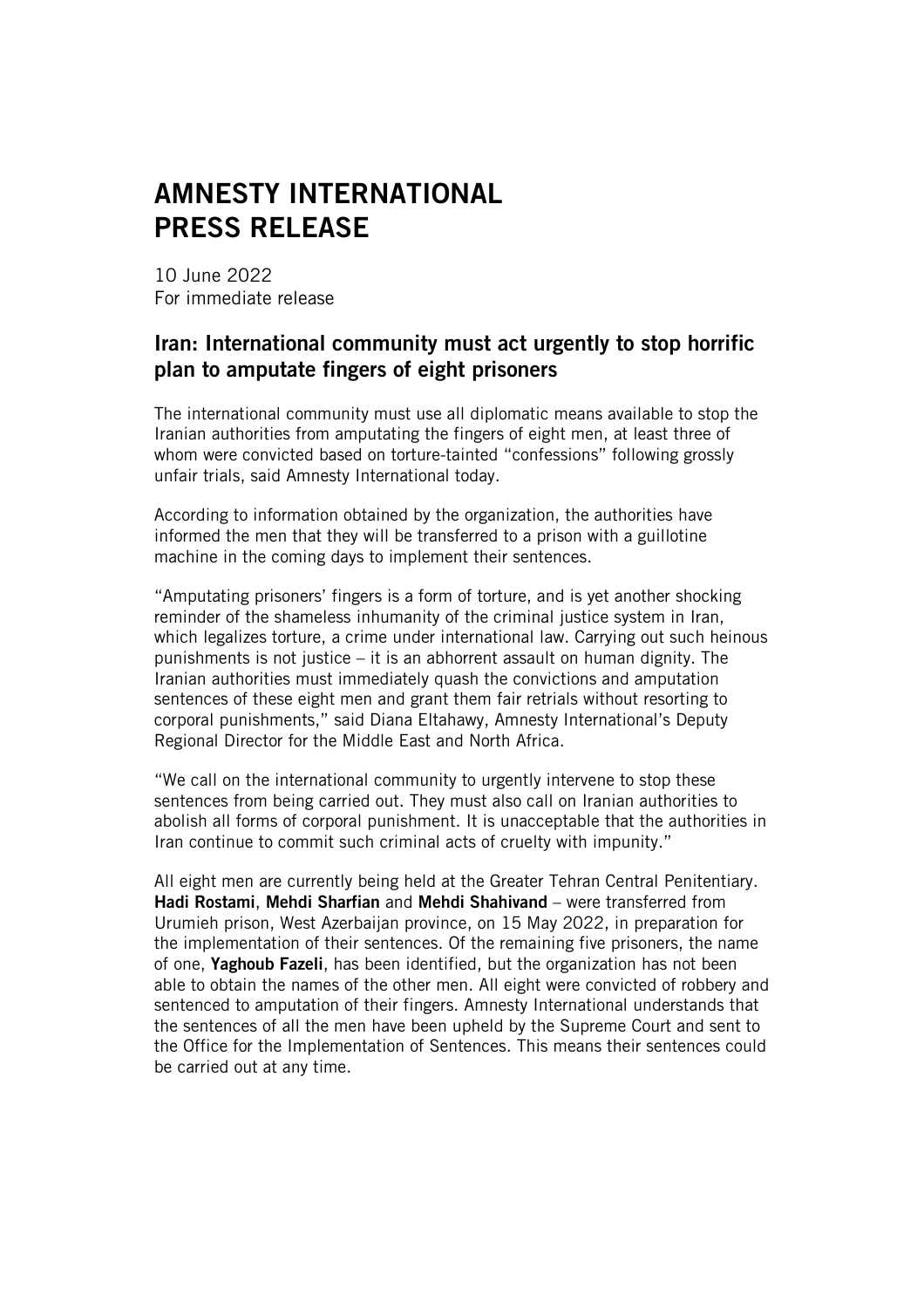Prosecution authorities told the men on 8 June 2022 that they would be transferred to Tehran's Evin prison or Raja'i Shahr prison in Karaj, Alborz province, to have their sentences carried out, but the transfer was postponed at the last minute for unknown reasons. This comes amid reports from human rights activists in Iran that a guillotine machine was brought to the medical clinic of Evin prison last month and that, on 31 May 2022, the prison authorities amputated four fingers of a prisoner who was moved there from Dizel Abad prison, Kermanshah province, for the implementation of his sentence.

Inhumane punishments such as amputation are torture, which is a crime under international law and prohibited under Article 7 of the International Covenant on Civil and Political Rights, to which Iran is a state party. Iran is legally obliged to prohibit and punish torture in all circumstances and without exception.

Despite this, Iran's Islamic Penal Code also provides for other corporal judicial punishments amounting to torture, including flogging, blinding, crucifixion and stoning.

"To prevent such state-sanctioned torture and provide victims with redress, we call on all states to exercise universal jurisdiction where possible to investigate Iranian officials, including medical professionals, responsible for ordering, committing, aiding and/or abetting acts of torture such as amputations, and if enough admissible evidence exists, issue arrest warrants and seek to prosecute them."

## **Background**

Hadi Rostami and Mehdi Shahivand went on hunger strike on 29 May 2022 to protest their sentences. They ended their hunger strike on 2 June 2022 after officials assured them they would be pardoned.

Hadi Rostami, Mehdi Sharfian and Mehdi Shahivand were all denied access to lawyers during the investigation phase of their cases, and courts relied on forced "confessions" obtained under torture and other ill-treatment to secure their convictions, despite the defendants retracting them during their trials. The judicial authorities failed to order any investigations into their torture allegations. According to their court verdicts, reviewed by Amnesty International, they are sentenced to "have four fingers on their right hands completely cut off so only the palm of their hands and thumbs are left", as per the punishment stipulated for certain types of robbery under Iran's Islamic Penal Code.

Previous plans by the Iranian authorities to carry out the sentences against Hadi Rostami, Mehdi Sharfian and Mehdi Shahivand were halted in September 2020 after [international](https://www.amnesty.org/en/latest/news/2020/09/iran-horrifying-plan-to-amputate-fingers-of-four-men-convicted-of-robbery-must-be-stopped/) pressure.